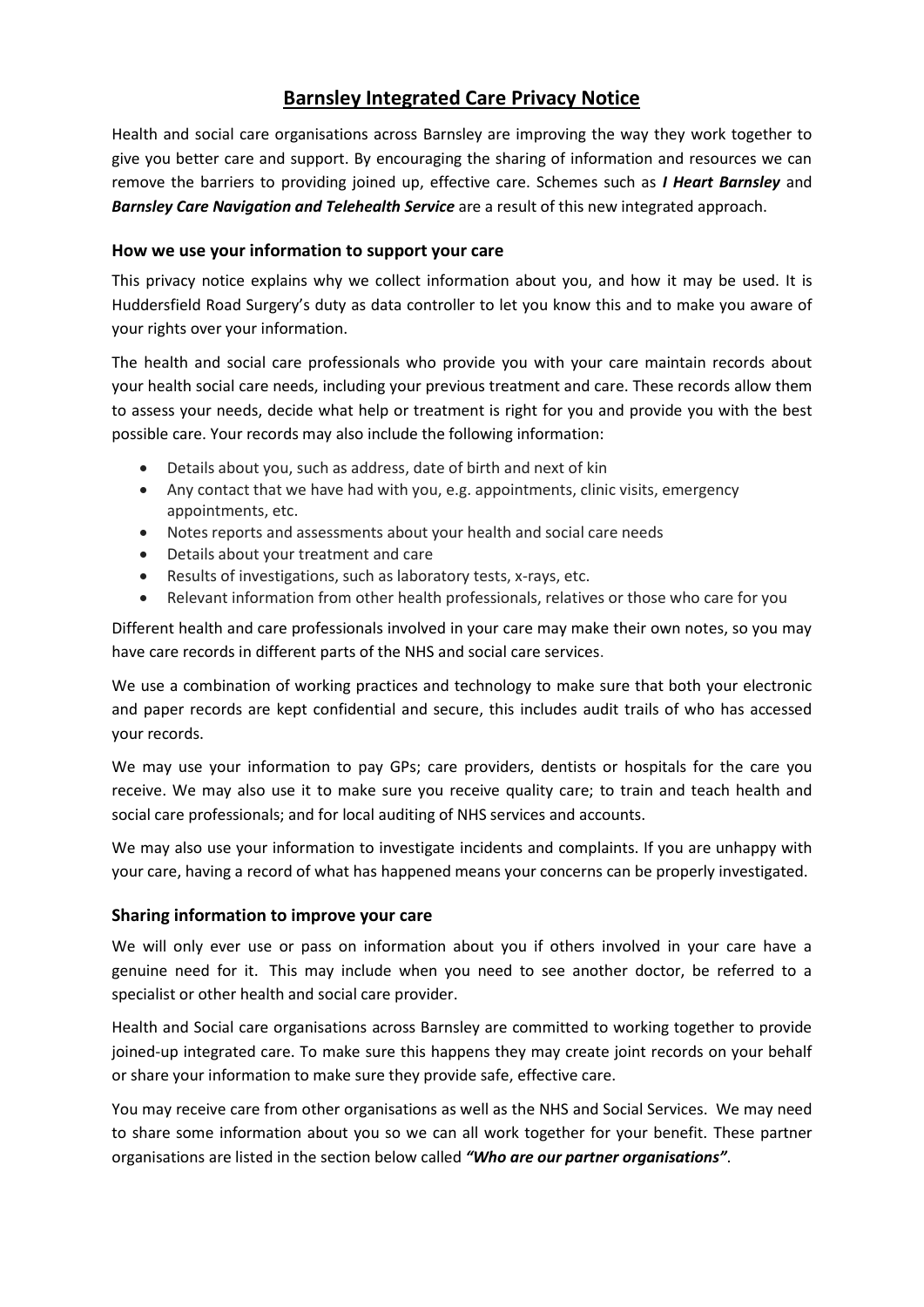#### **Ways we may communicate with you**

We may need to contact you for a variety of reasons including to:

- Offer you a new appointment or alter an existing one
- Send you a reminder of an existing appointment
- Arrange for transport to be provided
- Ask your opinion of our services
- Tell you about other health and social care services (such as Flu Jabs)

Our standard way to contact you is by letter or telephone. We may also use automated telephone calls, emails, SMS text messaging and where appropriate, social media. If you do not wish to be contacted by any of these other methods please inform Huddersfield Road Surgery.

# **Keeping your information private**

We are committed to protecting your privacy and will only use information collected lawfully in accordance with the Data Protection Act 1998, Human Rights Act, the Common Law Duty of Confidentiality, and the NHS Codes of Confidentiality and Security.

Every member of staff who works for an NHS organisation or Social Services has a legal obligation to keep information about you confidential. Anyone who receives information from an NHS organisation or Social Services has a legal duty to keep it confidential.

We will not share your information with third parties without your permission unless there are exceptional circumstances, such as when or the health and safety of you or others is at risk, or where or where the law requires information to be passed on.

# **Accessing Your Own Information**

The Data Protection Act allows you to access information that is held about you, and you are able to either view or receive copies of records held in electronic or paper format.

This is known as the "right of subject access". It applies to all your records held by us. If you want to review your records you should make a request to your care team, or where you are being or have been treated.

You are entitled to receive a copy of your information but should note that a charge will usually be made. In special circumstances your right to see some details in your health records may be limited, to protect you and others mentioned in your records from harm, and to maintain the confidentiality of others.

# **Blocking Information Sharing**

At any time you have the right to object to / withdraw consent from sharing information. The possible consequences will be fully explained to you and could include problems and delays in identifying and providing the most appropriate care.

If you have any questions or concerns about the information we hold on you or the use of your information, please contact Huddersfield Road Surgery.